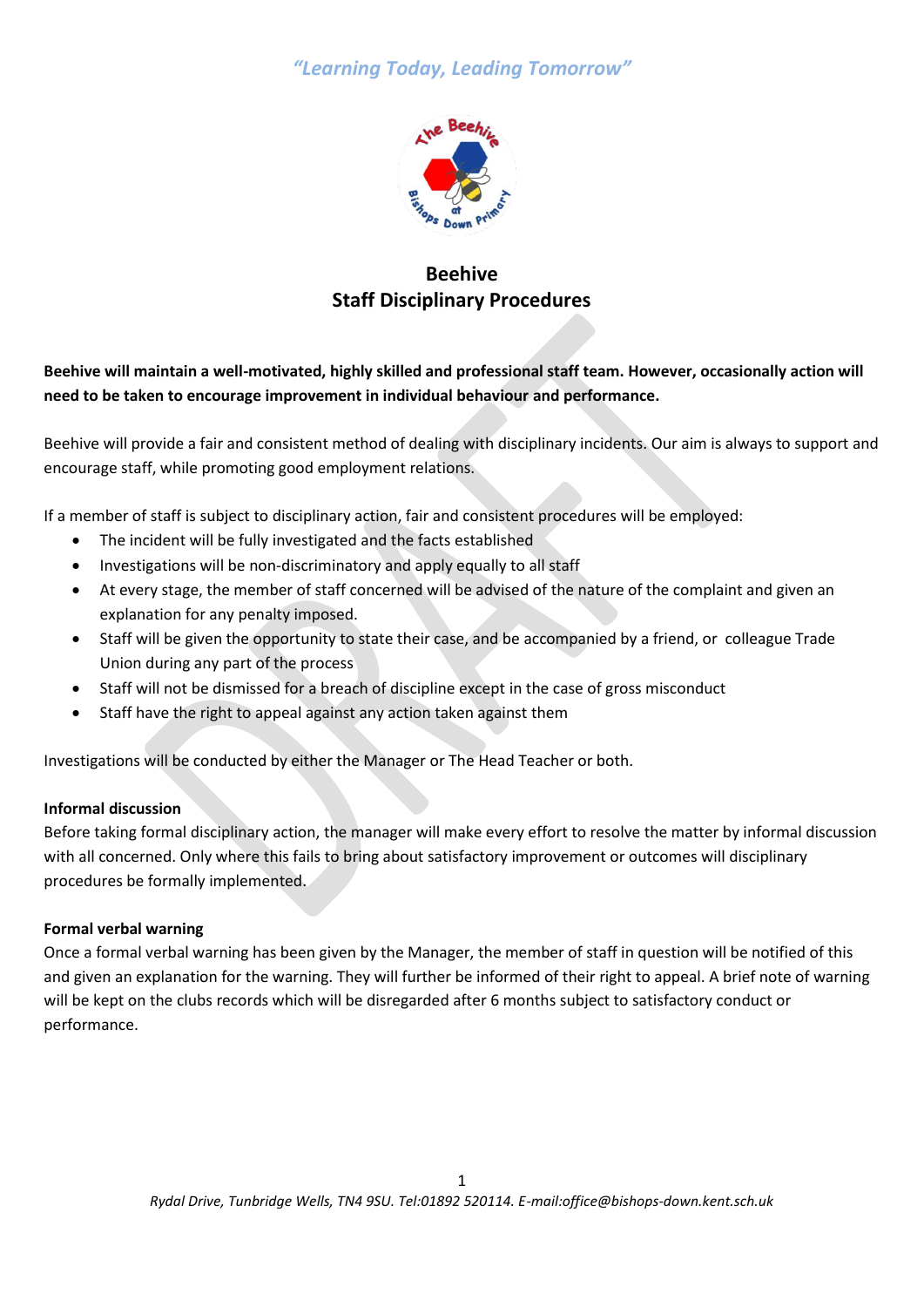# *"Learning Today, Leading Tomorrow"*

#### **Written Warning**

If, following a verbal warning, there is insufficient improvement in standards, or if a further incident occurs, a written warning will be issued, this will state the reason for the warning and that, if there is no satisfactory resolution after a further month, a final warning will be given. A copy of the first written warning will be kept on the clubs records, but will be disregarded after 12 months subject to satisfactory conduct and performance.

#### **Final Written warning**

If a member of staff at Beehive's conduct or performance remains consistently unsatisfactory, a final written warning will be given making it clear that any further breach of EYFS standards or other serious misconduct will result in dismissal. A copy of the warning will be kept on the staff file, but will be disregarded after 24 months, subject to satisfactory conduct or performance. The warning will state clearly what will happen if their conduct or performance doesn't comply to EYFS standards.

#### **Gross Misconduct**

If after an investigation, it is deemed that a member of staff has committed an act of the following nature, dismissal will be a normal outcome:

- Child Abuse (see Child Protection Policy)
- Serious infringement of health and safety
- Assaulting another person
- Persistent bullying, or harassment
- Being unfit for work through alcohol or illegal drug use.
- Gross negligence that either causes or might cause injury, loss or damage to a person or property.
- Theft, fraud or deliberate falsification of Wrap Around Care documents
- Deliberate damage to club property

While the alleged incident is being investigate the individual will be suspended, during which time normal levels to pay will prevail. Such suspension is not a disciplinary process and will be for as short a period as possible. Any decision to dismiss will only be taken after a full investigation.

If an individual has been found to have committed gross misconduct, they will be dismissed without notice.

### **Allegations against staff**

All staff are advised to minimise time spent alone with children and be aware of the potential risks in doing so (see Child Protection Policy)

If an allegation of abuse has been made against a member of staff, the Manager or Mrs Clare Owen will follow the procedures in the Child Protection Policy. If the allegation of abuse is against the manager then the matter will be reported directly to Mrs Clare Owen.